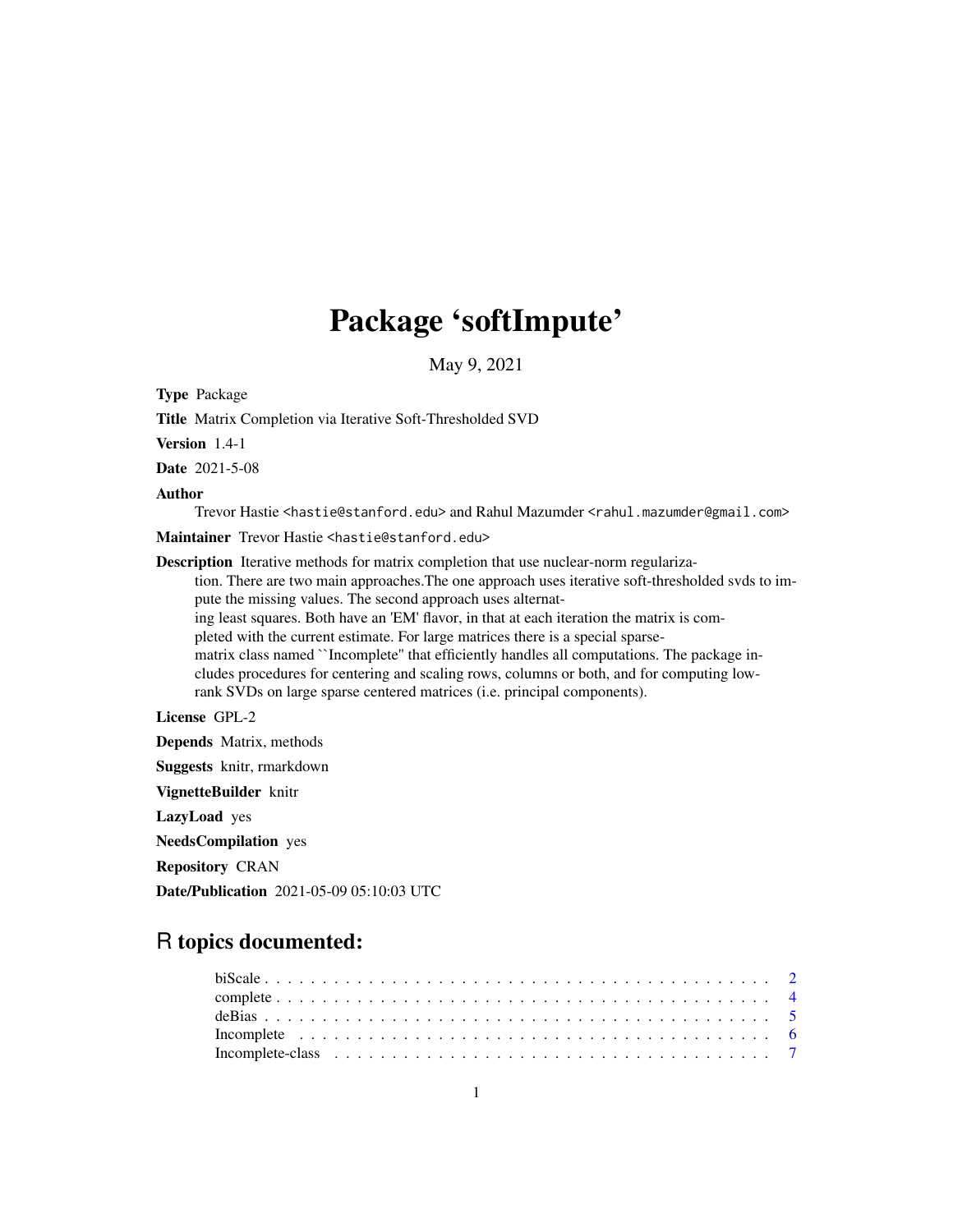#### <span id="page-1-0"></span>2 biScale **biscale** biscale **biscale** biscale **biscale** biscale **biscale** biscale

#### **Index** 2008 **[18](#page-17-0)**

| biScale | standardize a matrix to have optionally row means zero and variances |
|---------|----------------------------------------------------------------------|
|         | one, and/or column means zero and variances one.                     |

# Description

A function for standardizing a matrix in a symmetric fashion. Generalizes the scale function in R. Works with matrices with NAs, matrices of class "Incomplete", and matrix in "sparseMatrix" format.

# Usage

biScale(x, maxit = 20, thresh = 1e-09, row.center = TRUE, row.scale =TRUE, col.center = TRUE, col.scale = TRUE, trace = FALSE)

# Arguments

| X          | matrix, possibly with NAs, also of class "Incomplete" or "sparseMatrix" format.                                                                                                                                                                         |
|------------|---------------------------------------------------------------------------------------------------------------------------------------------------------------------------------------------------------------------------------------------------------|
| maxit      | When both row and column centering/scaling is requested, iteration is may be<br>necessary                                                                                                                                                               |
| thresh     | Convergence threshold                                                                                                                                                                                                                                   |
| row.center | if row center==TRUE (the default), row centering will be performed resulting<br>in a matrix with row means zero. If row, center is a vector, it will be used to<br>center the rows. If row, center=FALSE nothing is done. See details for more<br>info. |
| row.scale  | if row, scale==TRUE, the rows are scaled (after possibly centering, to have vari-<br>ance one. Alternatively, if a positive vector is supplied, it is used for row center-<br>ing. See details for more info.                                           |
| col.center | Similar to row.center                                                                                                                                                                                                                                   |
| col.scale  | Similar to row, scale                                                                                                                                                                                                                                   |
| trace      | with trace=TRUE, convergence progress is reported, when iteration is needed.                                                                                                                                                                            |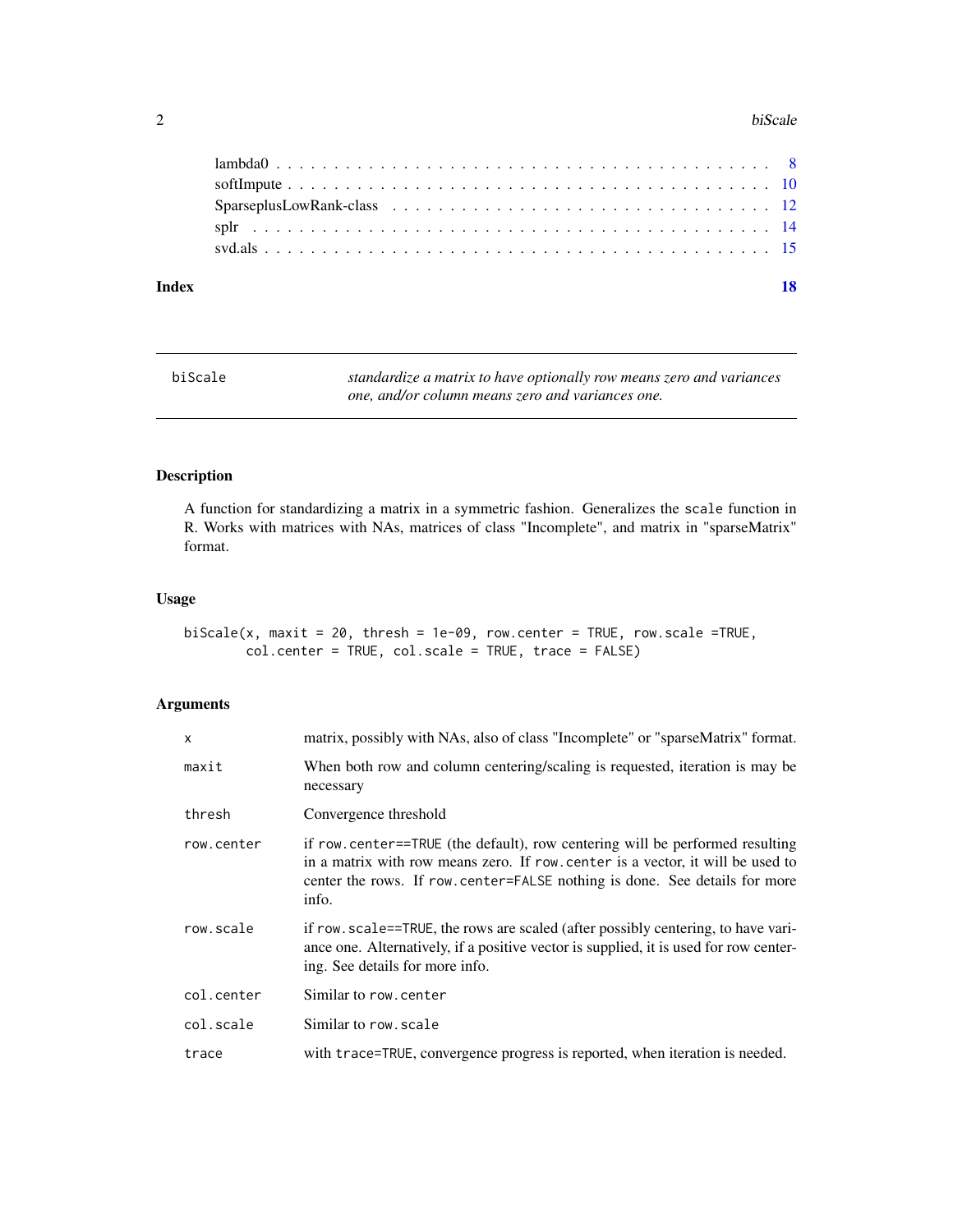#### biScale 3

### Details

This function computes a transformation

$$
\frac{X_{ij} - \alpha_i - \beta_j}{\gamma_i \tau_j}
$$

to transform the matrix X. It uses an iterative algorithm based on "method-of-moments". At each step, all but one of the parameter vectors is fixed, and the remaining vector is computed to solve the required condition. Although in genereal this is not guaranteed to converge, it mostly does, and quite rapidly. When there are convergence problems, remove some of the required constraints. When any of the row/column centers or scales are provided, they are used rather than estimated in the above model.

# Value

A matrix like x is returned, with attributes:

| biScale:row | a list with elements "center" and "scale" (the <i>alpha</i> and <i>gamma</i> above. If no |
|-------------|-------------------------------------------------------------------------------------------|
|             | centering was done, the center component will be a vector of zeros. Likewise,             |
|             | of no row scaling was done, the scale component will be a vector of ones.                 |
|             | biScale:column Same details as biScale:row                                                |

For matrices with missing values, the constraints apply to the non-missing entries. If  $x$  is of class "sparseMatrix", then the sparsity is maintained, and an object of class "SparseplusLowRank" is returned, such that the low-rank part does the centering.

### Note

This function will be described in detail in a forthcoming paper

#### Author(s)

Trevor Hastie, with help from Andreas Buja and Steven Boyd , Maintainer: Trevor Hastie <hastie@stanford.edu>

#### See Also

softImpute,Incomplete,lambda0,impute,complete, and class "SparseplusLowRank"

```
set.seed(101)
n=200
p=100
J=50
np=n*p
missfrac=0.3
x=matrix(rnorm(n*J),n,J)%*%matrix(rnorm(J*p),J,p)+matrix(rnorm(np),n,p)/5
xc=biScale(x)
ix=seq(np)
imiss=sample(ix,np*missfrac,replace=FALSE)
```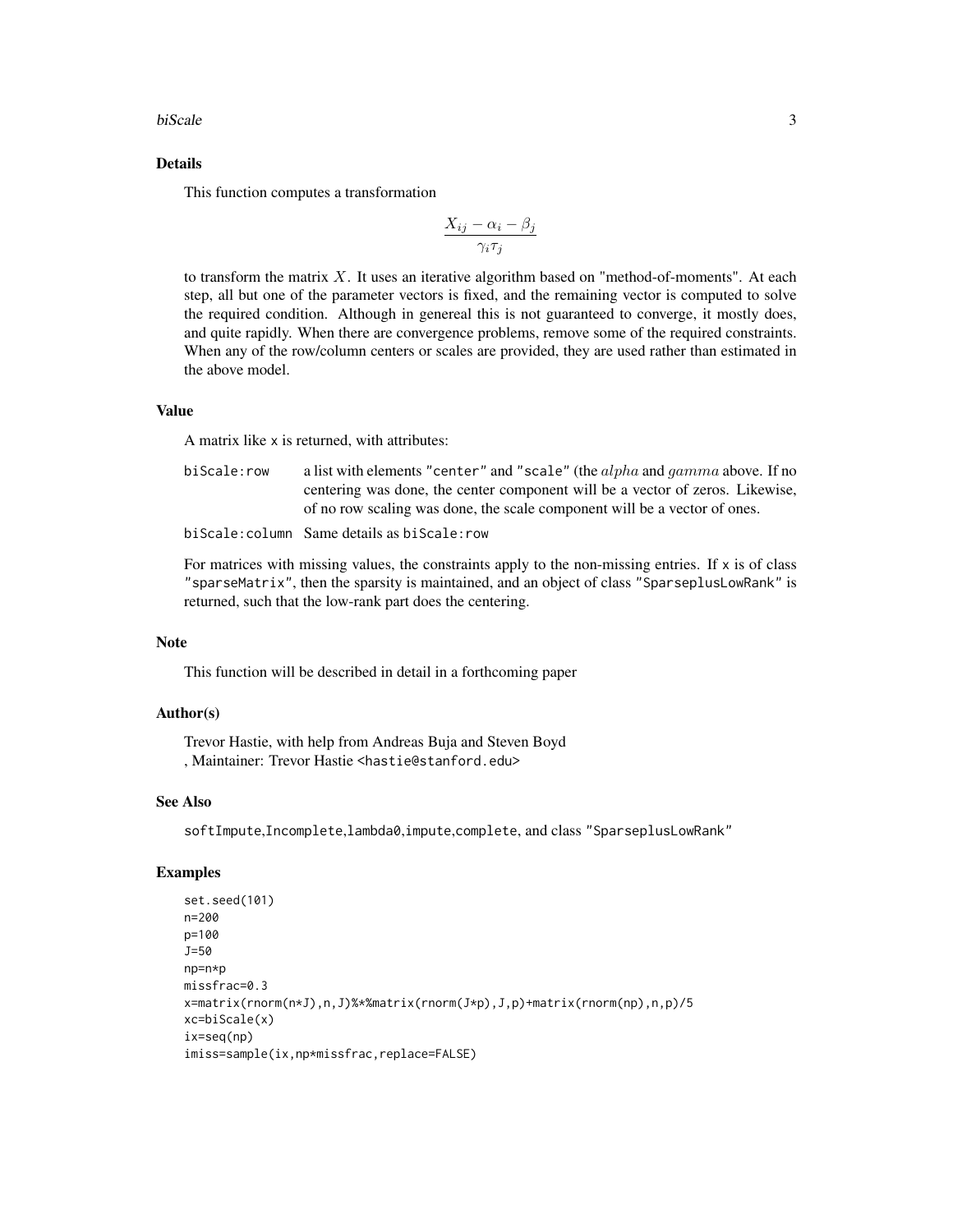#### <span id="page-3-0"></span>4 complete the complete complete  $\sim$

```
xna=x
xna[imiss]=NA
xnab=biScale(xna,row.scale=FALSE,trace=TRUE)
xnaC=as(xna,"Incomplete")
xnaCb=biScale(xnaC)
nnz=trunc(np*.3)
inz=sample(seq(np),nnz,replace=FALSE)
i=row(x)[inz]
j=col(x)[inz]
x=rnorm(nnz)
xS=sparseMatrix(x=x,i=i,j=j)
xSb=biScale(xS)
class(xSb)
```
#### complete *make predictions from an svd object*

#### Description

These functions produce predictions from the low-rank solution of softImpute

# Usage

```
complete(x, object, unscale = TRUE)
impute(object, i, j, unscale = TRUE)
```
#### Arguments

| x       | a matrix with NAs or a matrix of class "Incomplete".                                                                          |
|---------|-------------------------------------------------------------------------------------------------------------------------------|
| object  | an svd object with components u, d and v                                                                                      |
|         | vector of row indices for the locations to be predicted                                                                       |
| j       | vector of column indices for the locations to be predicted                                                                    |
| unscale | if object has biscale attributes, and unscale=TRUE, the imputations reversed<br>the centering and scaling on the predictions. |

#### Details

impute returns a vector of predictions, using the reconstructed low-rank matrix representation represented by object. It is used by complete, which returns a complete matrix with all the missing values imputed.

# Value

Either a vector of predictions or a complete matrix. WARNING: if x has large dimensions, the matrix returned by complete might be too large.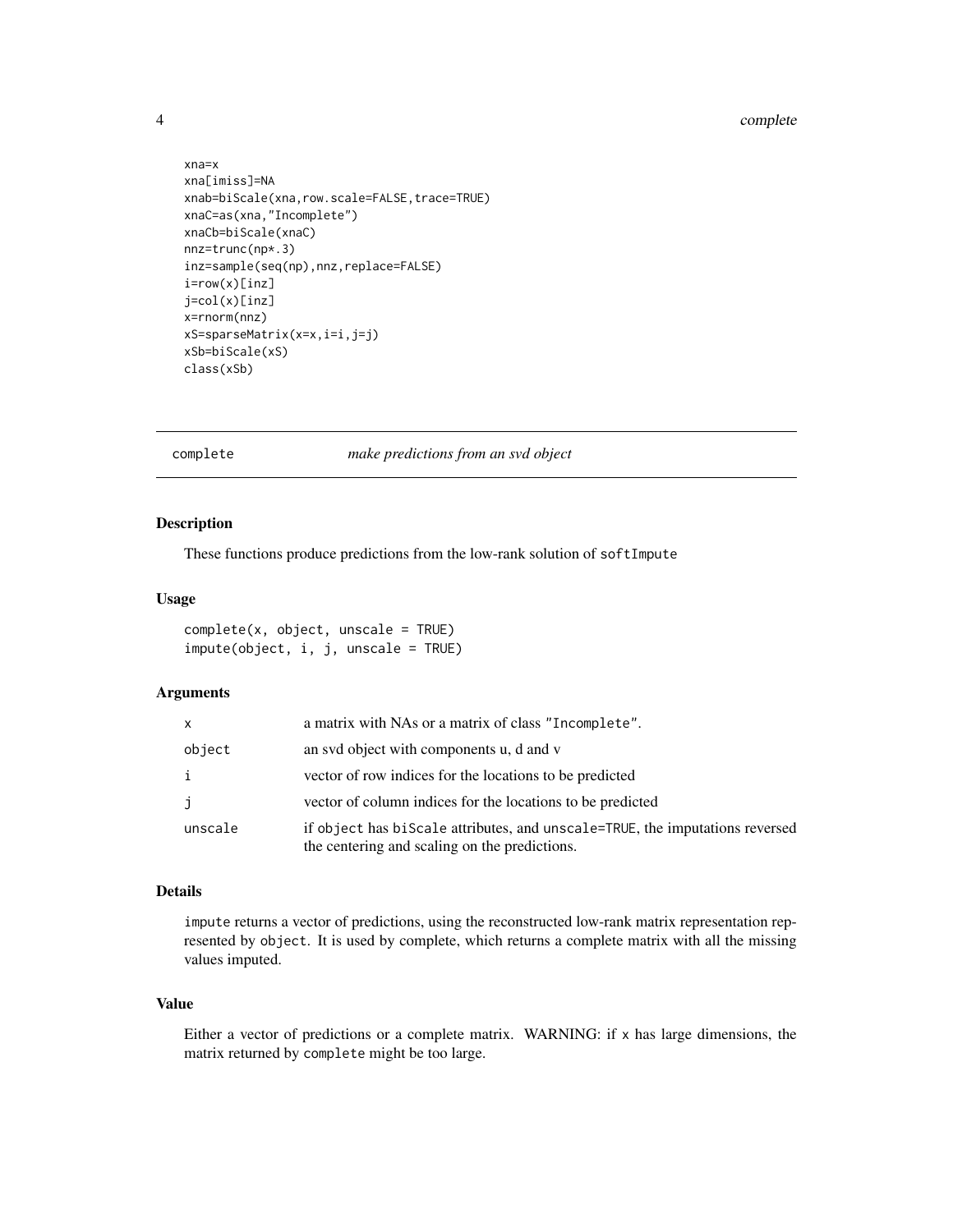#### <span id="page-4-0"></span>deBias 5

# Author(s)

Trevor Hastie

# See Also

softImpute, biScale and Incomplete

# Examples

```
set.seed(101)
n=200
p=100
J=50
np=n*p
missfrac=0.3
x=matrix(rnorm(n*J),n,J)%*%matrix(rnorm(J*p),J,p)+matrix(rnorm(np),n,p)/5
ix=seq(np)
imiss=sample(ix,np*missfrac,replace=FALSE)
xna=x
xna[imiss]=NA
fit1=softImpute(xna,rank=50,lambda=30)
complete(xna,fit1)
```

| deBias | Recompute the \$d component of a "softImpute" object through re- |  |
|--------|------------------------------------------------------------------|--|
|        | gression.                                                        |  |

# Description

softImpute uses shrinkage when completing a matrix with missing values. This function debiases the singular values using ordinary least squares.

# Usage

```
deBias(x, svdObject)
```
#### Arguments

|           | matrix with missing entries, or a matrix of class "Incomplete" |
|-----------|----------------------------------------------------------------|
| svdObject | an SVD object, the output of softImpute                        |

# Details

Treating the "d" values as parameters, this function recomputes them by linear regression.

# Value

An svd object is returned, with components "u", "d", and "v".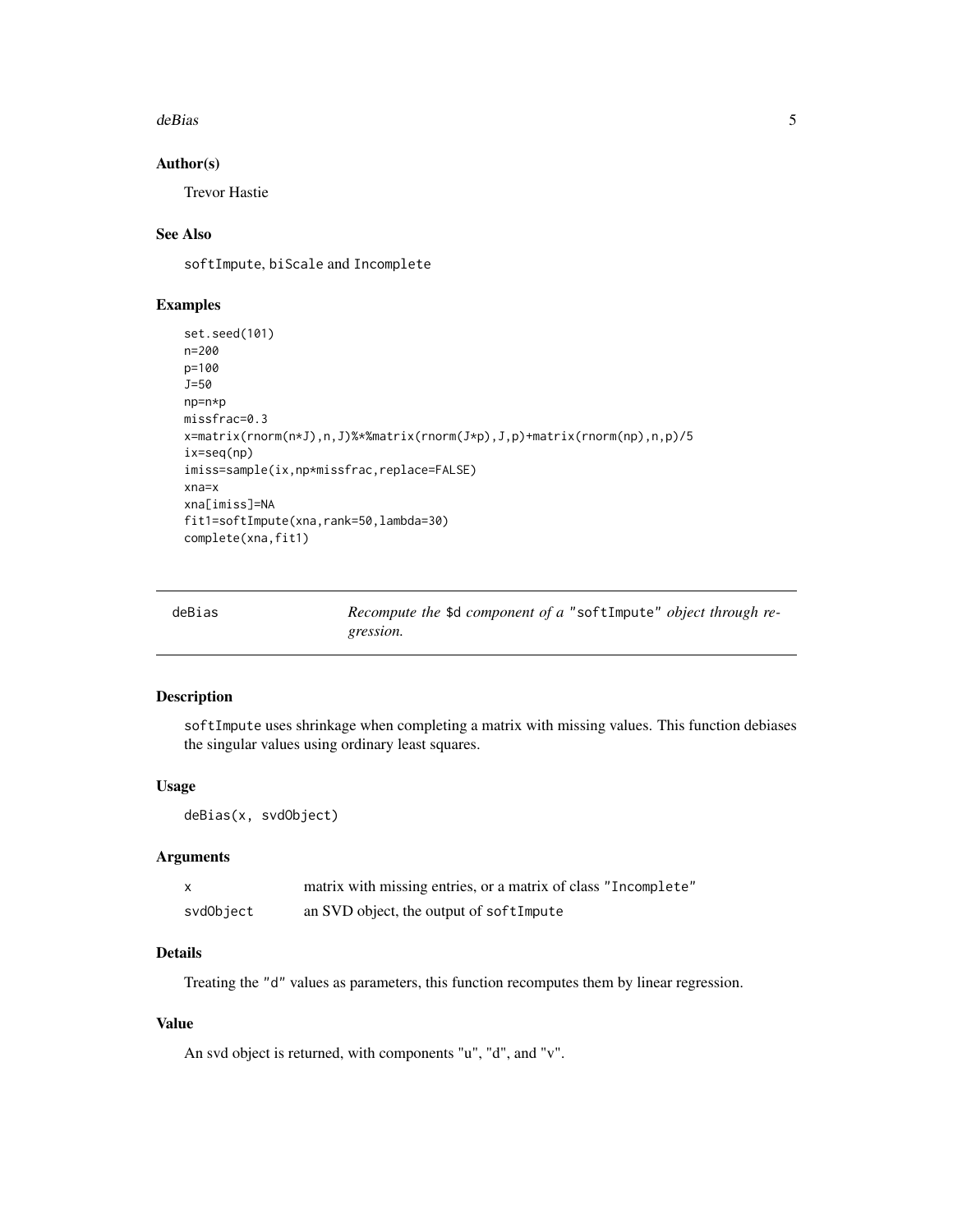# <span id="page-5-0"></span>Author(s)

Trevor Hastie Maintainer: Trevor Hastie <hastie@stanford.edu>

# Examples

```
set.seed(101)
n=200
p=100
J=50
np=n*p
missfrac=0.3
x=matrix(rnorm(n*J),n,J)%*%matrix(rnorm(J*p),J,p)+matrix(rnorm(np),n,p)/5
ix=seq(np)
imiss=sample(ix,np*missfrac,replace=FALSE)
xna=x
xna[imiss]=NA
fit1=softImpute(xna,rank=50,lambda=30)
fit1d=deBias(xna,fit1)
```
Incomplete *create a matrix of class* Incomplete

# Description

creates an object of class Incomplete, which inherits from class dgCMatrix, a specific instance of class sparseMatrix

#### Usage

Incomplete(i, j, x)

# Arguments

|   | row indices        |
|---|--------------------|
|   | column indices     |
| x | a vector of values |

# Details

The matrix is represented in sparse-matrix format, except the "zeros" represent missing values. Real zeros are represented explicitly as values.

#### Value

a matrix of class Incomplete which inherits from class dgCMatrix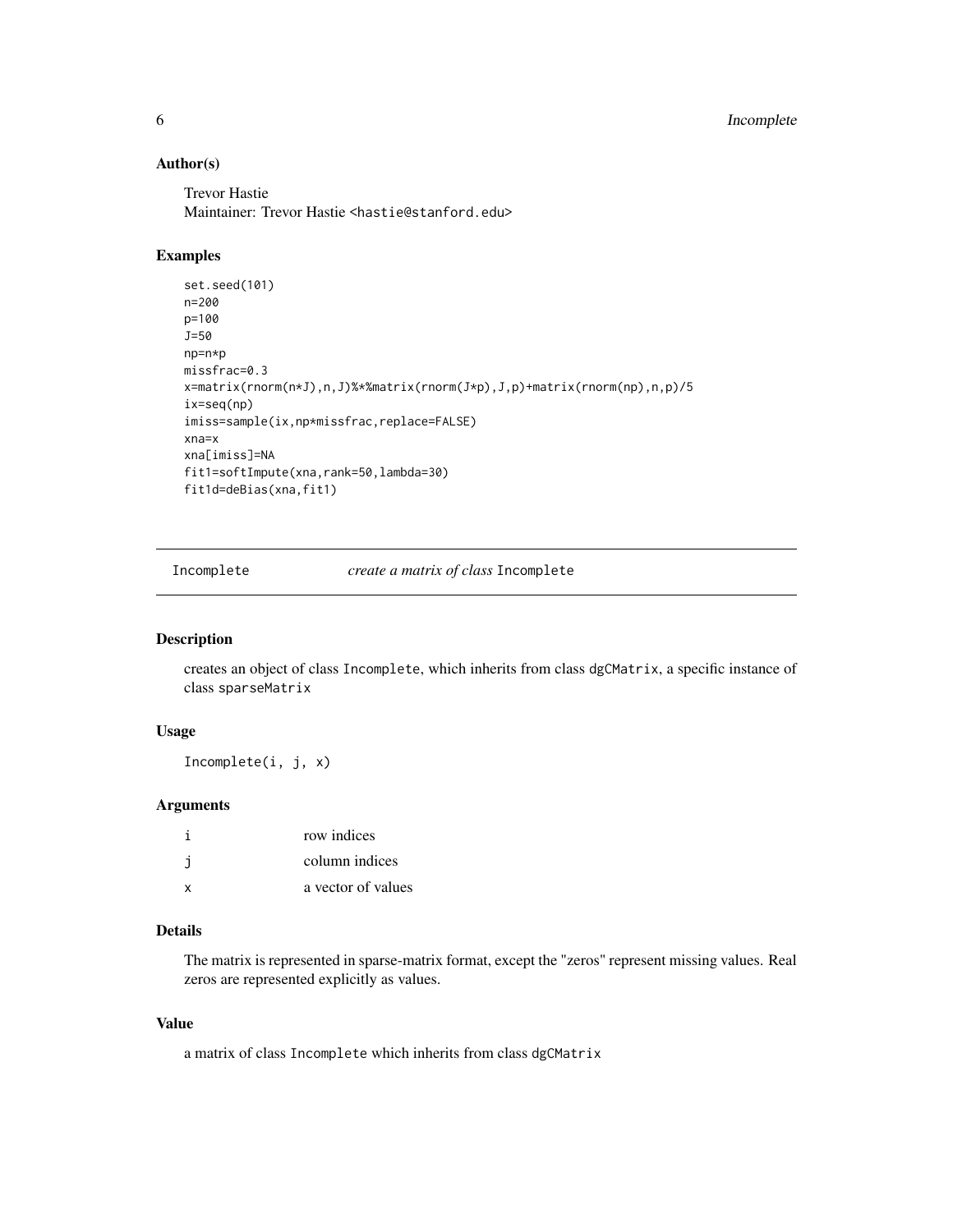<span id="page-6-0"></span>Incomplete-class 7

# Author(s)

Trevor Hastie and Rahul Mazumder

#### See Also

softImpute

#### Examples

```
set.seed(101)
n=200
p=100
J=50
np=n*p
missfrac=0.3
x=matrix(rnorm(n*J),n,J)%*%matrix(rnorm(J*p),J,p)+matrix(rnorm(np),n,p)/5
ix=seq(np)
imiss=sample(ix,np*missfrac,replace=FALSE)
xna=x
xna[imiss]=NA
xnaC=as(xna,"Incomplete")
### here we do it a different way to demonstrate Incomplete
### In practise the observed values are stored in this market-matrix format.
i = row(xna)[-imiss]j = col(xna)[-imiss]xnaC=Incomplete(i,j,x=x[-imiss])
```
Incomplete-class *Class* "Incomplete"

#### Description

a sparse matrix inheriting from class dgCMatrix with the NAs represented as zeros

#### Objects from the Class

Objects can be created by calls of the form new("Incomplete",...). or by calling the function Incomplete

#### Slots

i: Object of class "integer" ~~ p: Object of class "integer" ~~ Dim: Object of class "integer" ~~ Dimnames: Object of class "list" ~~ x: Object of class "numeric" ~~ factors: Object of class "list" ~~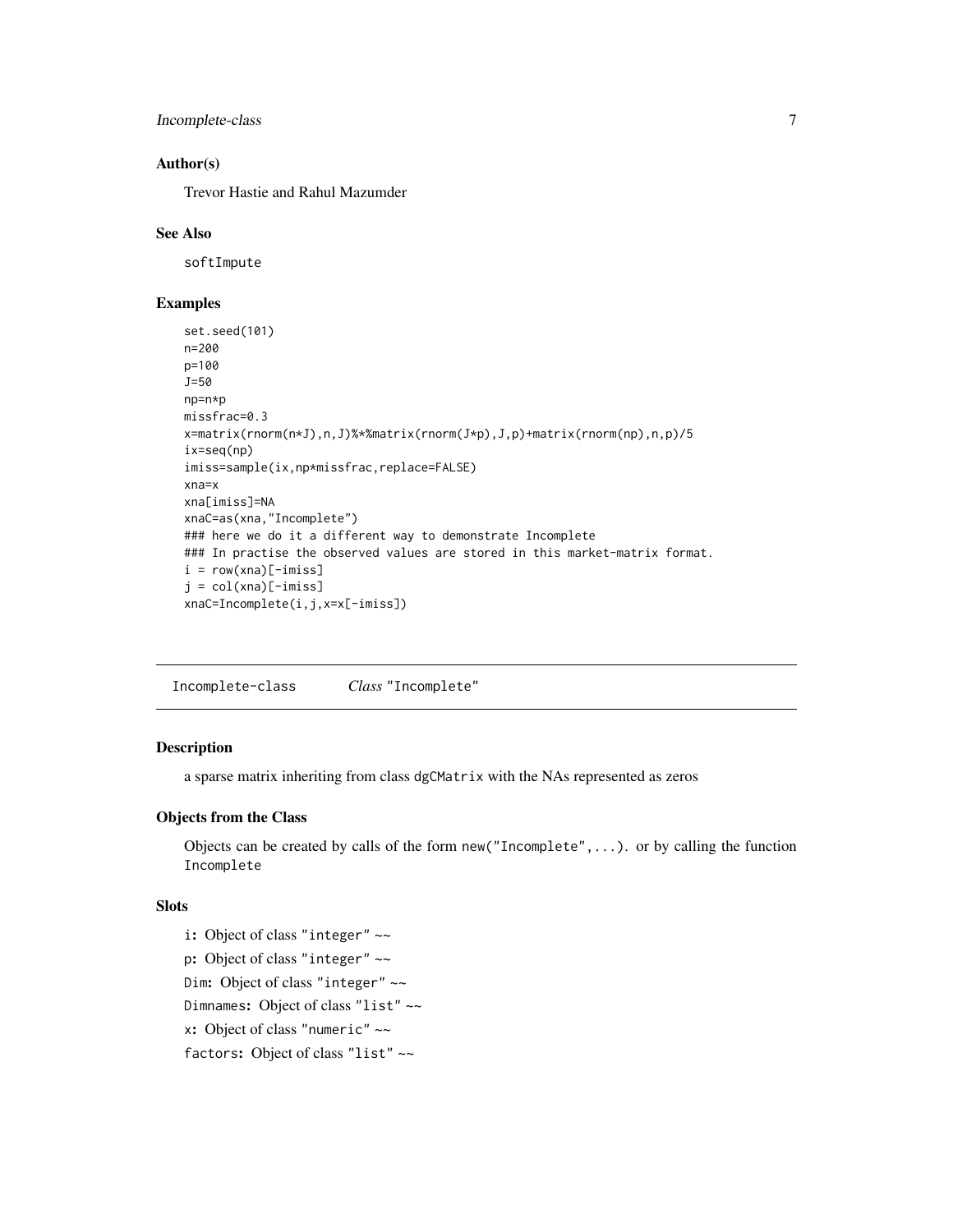#### <span id="page-7-0"></span>Extends

Class ["dgCMatrix"](#page-0-0), directly. Class ["CsparseMatrix"](#page-0-0), by class "dgCMatrix", distance 2. Class ["dsparseMatrix"](#page-0-0), by class "dgCMatrix", distance 2. Class ["generalMatrix"](#page-0-0), by class "dgCMatrix", distance 2. Class ["dMatrix"](#page-0-0), by class "dgCMatrix", distance 3. Class ["sparseMatrix"](#page-0-0), by class "dgCMatrix", distance 3. Class ["compMatrix"](#page-0-0), by class "dgCMatrix", distance 3. Class ["Matrix"](#page-0-0), by class "dgCMatrix", distance 4.

#### Methods

```
as.matrix signature(x = "Incomplete"): ...
coerce signature(from = "matrix", to = "Incomplete"): ...
complete signature(x = "Incomplete"): ...
```
#### Author(s)

Trevor Hastie and Rahul Mazumder

#### See Also

biScale,softImpute,Incomplete,impute,complete

#### Examples

```
showClass("Incomplete")
set.seed(101)
n=200
p=100
J=50
np=n*p
missfrac=0.3
x=matrix(rnorm(n*J),n,J)%*%matrix(rnorm(J*p),J,p)+matrix(rnorm(np),n,p)/5
ix=seq(np)
imiss=sample(ix,np*missfrac,replace=FALSE)
xna=x
xna[imiss]=NA
xnaC=as(xna,"Incomplete")
```

| lambda0 |  |
|---------|--|
|         |  |

*compute the smallest value for* lambda *such that* softImpute(x,lambda) *returns the zero solution.*

#### Description

this determines the "starting" lambda for a sequence of values for softImpute, and all nonzero solutions would require a smaller value for lambda.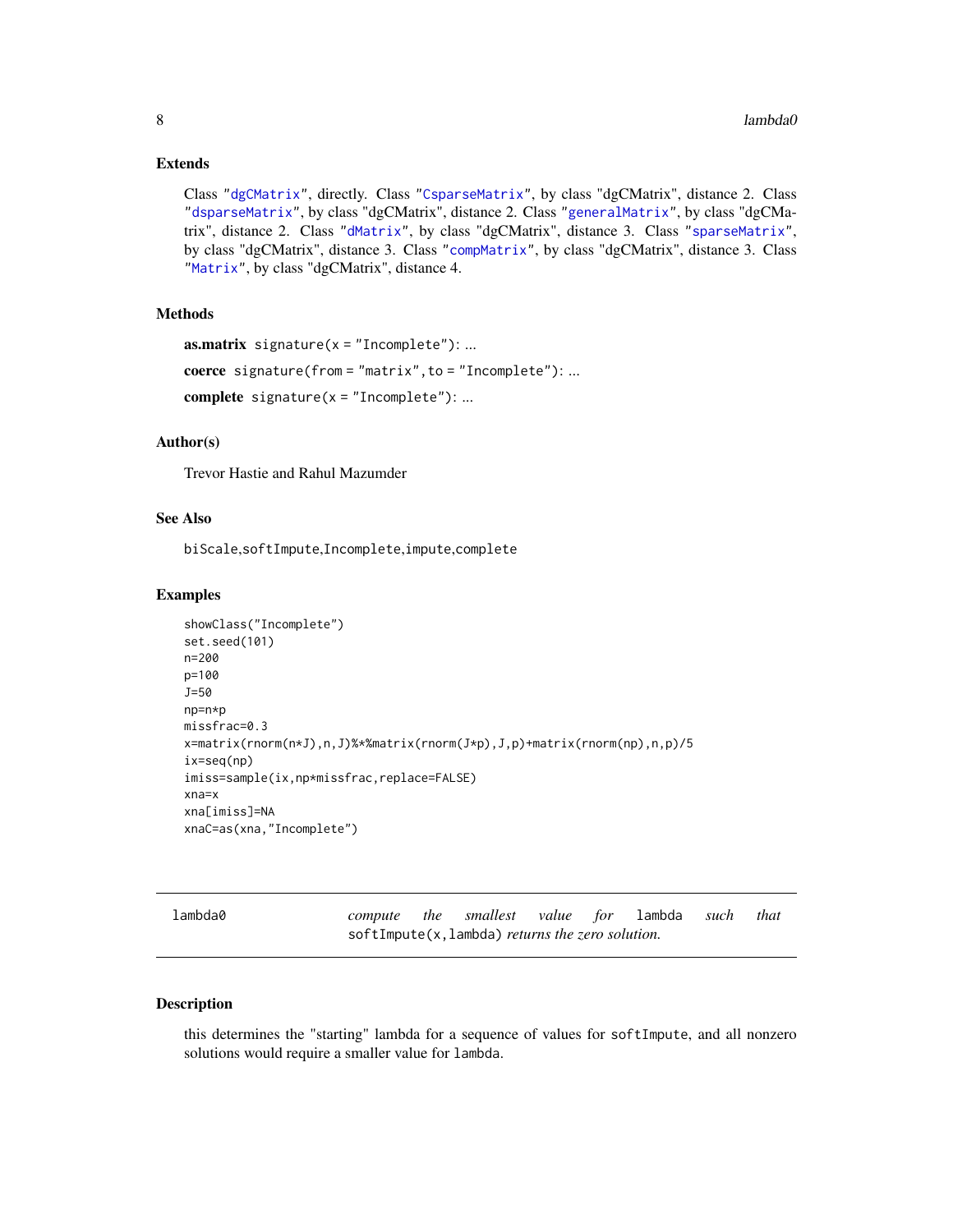#### lambda0 9

# Usage

```
lambda@(x, lambda = 0, maxit = 100, trace.it = FALSE, thresh = 1e-05)
```
#### Arguments

| $\mathsf{x}$ | An m by n matrix. Large matrices can be in "sparseMatrix" format, as well<br>as "SparseplusLowRank". The latter arise after centering sparse matrices, for<br>example with biscale, as well as in applications such as soft Impute. |
|--------------|-------------------------------------------------------------------------------------------------------------------------------------------------------------------------------------------------------------------------------------|
|              | The remaining arguments only apply to matrices x in "sparseMatrix", "Incomplete",<br>or "SparseplusLowRank" format.                                                                                                                 |
| lambda       | As in svd. als, using a value for lambda can speed up iterations. As long as the<br>solution is not zero, the value returned adds back this value.                                                                                  |
| maxit        | maximum number of iterations.                                                                                                                                                                                                       |
| trace.it     | with trace.it=TRUE, convergence progress is reported.                                                                                                                                                                               |
| thresh       | convergence threshold, measured as the relative changed in the Frobenius norm<br>between two successive estimates.                                                                                                                  |

# Details

It is the largest singular value for the matrix, with zeros replacing missing values. It uses svd.als with rank=2.

# Value

a single number, the largest singular value

# Author(s)

Trevor Hastie, Rahul Mazumder Maintainer: Trevor Hastie <hastie@stanford.edu>

#### References

Rahul Mazumder, Trevor Hastie and Rob Tibshirani (2010) *Spectral Regularization Algorithms for Learning Large Incomplete Matrices*, [https://web.stanford.edu/~hastie/Papers/mazumder10](https://web.stanford.edu/~hastie/Papers/mazumder10a.pdf)a. [pdf](https://web.stanford.edu/~hastie/Papers/mazumder10a.pdf)

*Journal of Machine Learning Research 11 (2010) 2287-2322*

#### See Also

softImpute,Incomplete, and svd.als.

```
set.seed(101)
n=200
p=100
J=50
```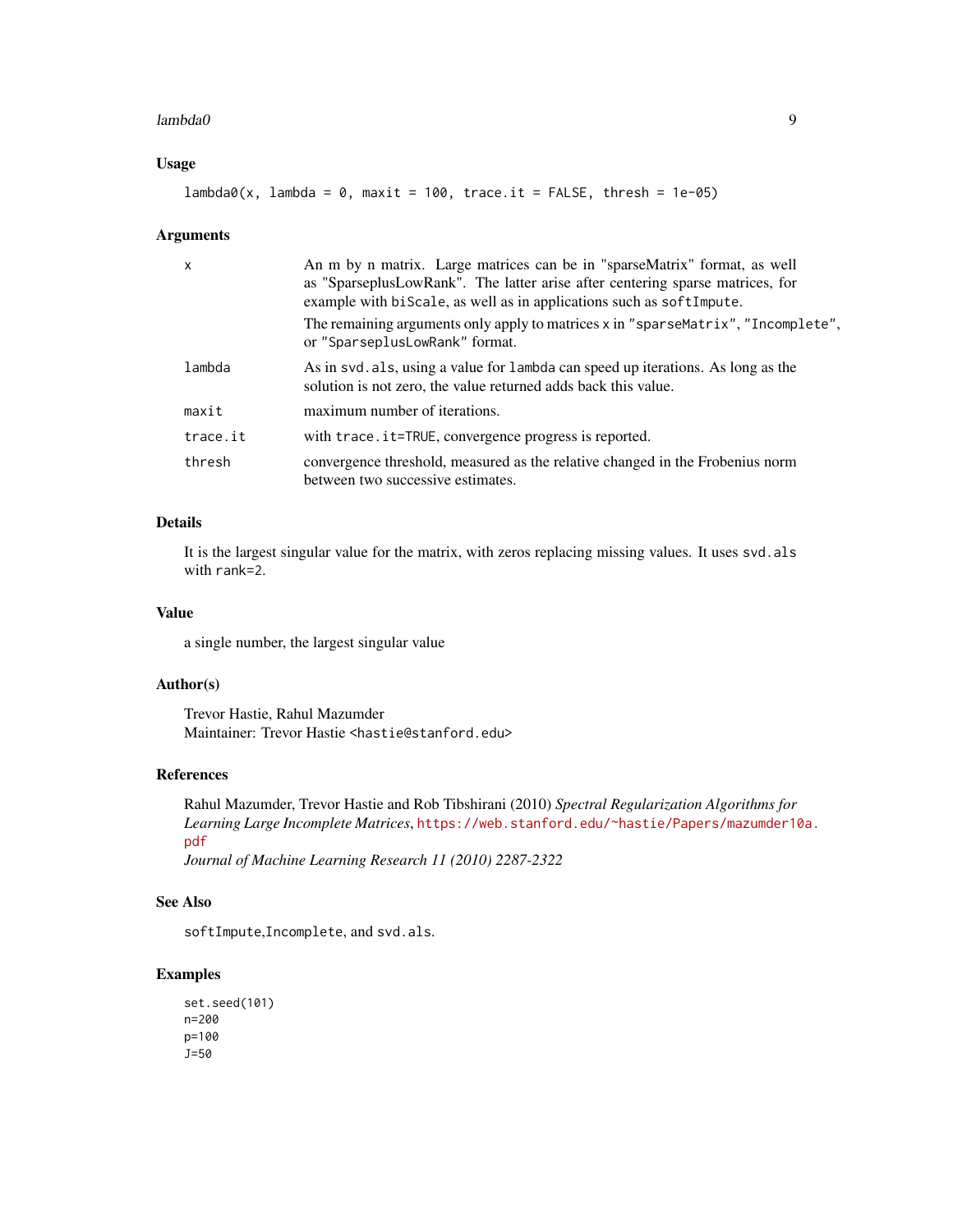<span id="page-9-0"></span>10 softImpute

```
np=n*p
missfrac=0.3
x=matrix(rnorm(n*J),n,J)%*%matrix(rnorm(J*p),J,p)+matrix(rnorm(np),n,p)/5
ix=seq(np)
imiss=sample(ix,np*missfrac,replace=FALSE)
xna=x
xna[imiss]=NA
lambda0(xna)
```
softImpute *impute missing values for a matrix via nuclear-norm regularization.*

#### Description

fit a low-rank matrix approximation to a matrix with missing values via nuclear-norm regularization. The algorithm works like EM, filling in the missing values with the current guess, and then solving the optimization problem on the complete matrix using a soft-thresholded SVD. Special sparsematrix classes available for very large matrices.

#### Usage

softImpute(x, rank.max = 2, lambda = 0, type =  $c("als", "svd"),$  thresh = 1e-05, maxit = 100, trace.it = FALSE, warm.start = NULL, final.svd = TRUE)

# Arguments

| $\mathsf{x}$ | An m by n matrix with NAs. For large matrices can be of class "Incomplete",<br>in which case the missing values are represented as pseudo zeros leading to<br>dramatic storage reduction. x can have been centered and scaled via biScale,<br>and this information is carried along with the solution.                                                                                                                                                          |
|--------------|-----------------------------------------------------------------------------------------------------------------------------------------------------------------------------------------------------------------------------------------------------------------------------------------------------------------------------------------------------------------------------------------------------------------------------------------------------------------|
| rank.max     | This restricts the rank of the solution. If sufficiently large, and with type="svd",<br>the solution solves the nuclear-norm convex matrix-completion problem. In this<br>case the number of nonzero singular values returned will be less than or equal<br>to rank.max. If smaller ranks are used, the solution is not guaranteed to solve<br>the problem, although still results in good local minima. rank. max should be<br>no bigger than $min(dim(x)-1$ . |
| lambda       | nuclear-norm regularization parameter. If lambda=0, the algorithm reverts to<br>"hardImpute", for which convergence is typically slower, and to local minimum.<br>Ideally lambda should be chosen so that the solution reached has rank slightly<br>less than rank max. See also lambda0() for computing the smallest lambda<br>with a zero solution.                                                                                                           |
| type         | two algorithms are implements, type="svd" or the default type="als". The<br>"svd" algorithm repeatedly computes the svd of the completed matrix, and soft<br>thresholds its singular values. Each new soft-thresholded svd is used to re-<br>impute the missing entries. For large matrices of class "Incomplete", the svd<br>is achieved by an efficient form of alternating orthogonal ridge regression. The                                                  |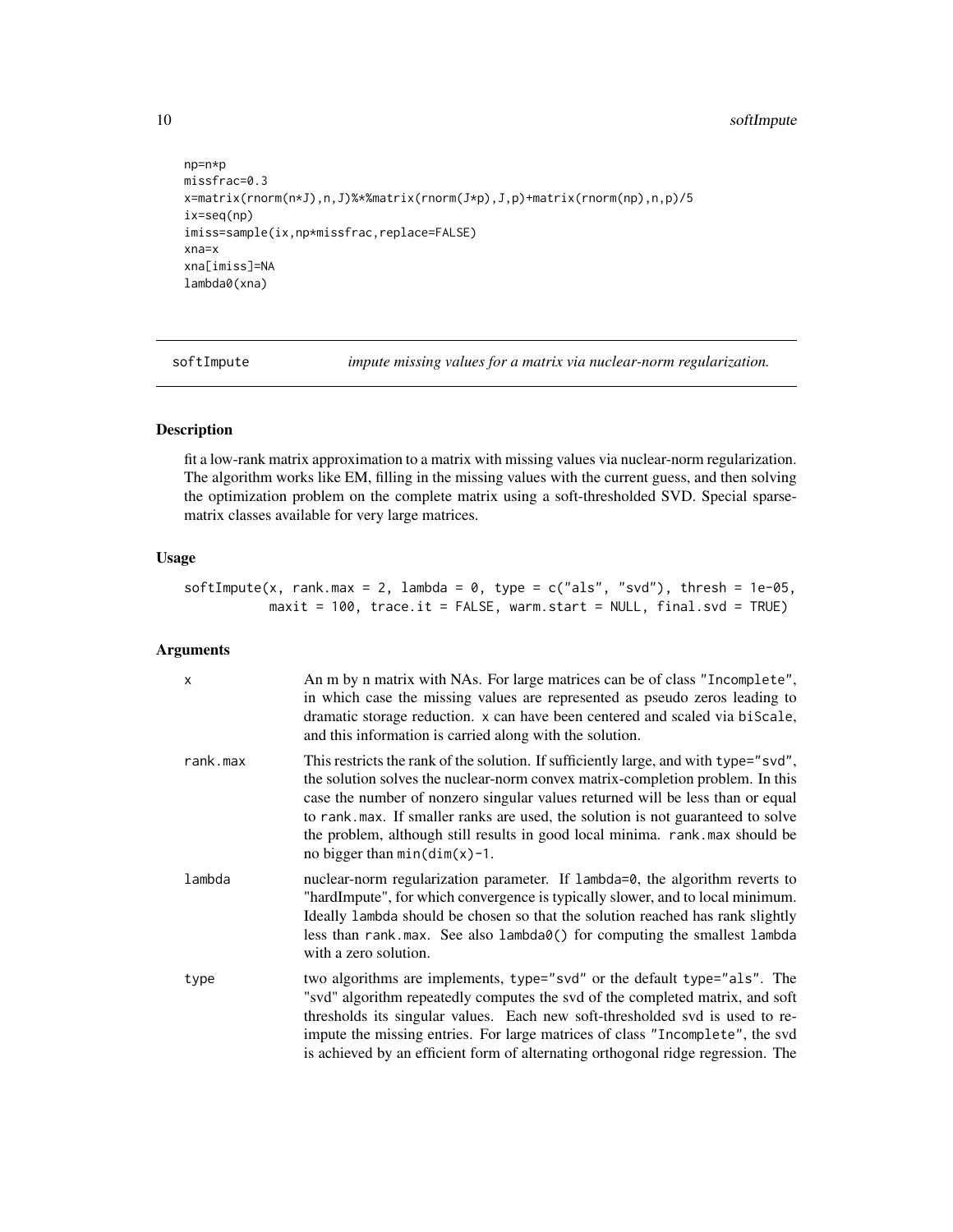|            | "als" algorithm uses this same alternating ridge regression, but updates the im-<br>putation at each step, leading to quite substantial speedups in some cases. The<br>"als" approach does not currently have the same theoretical convergence guar-<br>antees as the "svd" approach.        |
|------------|----------------------------------------------------------------------------------------------------------------------------------------------------------------------------------------------------------------------------------------------------------------------------------------------|
| thresh     | convergence threshold, measured as the relative change in the Frobenius norm<br>between two successive estimates.                                                                                                                                                                            |
| maxit      | maximum number of iterations.                                                                                                                                                                                                                                                                |
| trace.it   | with trace.it=TRUE, convergence progress is reported.                                                                                                                                                                                                                                        |
| warm.start | an svd object can be supplied as a warm start. This is particularly useful when<br>constructing a path of solutions with decreasing values of lambda and increasing<br>rank . max. The previous solution can be provided directly as a warm start for<br>the next.                           |
| final.svd  | only applicable to type="als". The alternating ridge-regressions do not lead<br>to exact zeros. With the default final.svd=TRUE, at the final iteration, a one<br>step unregularized iteration is performed, followed by soft-thresholding of the<br>singular values, leading to hard zeros. |

#### Details

SoftImpute solves the following problem for a matrix  $X$  with missing entries:

 $\min ||X - M||_o^2 + \lambda ||M||_*$ .

Here  $|| \cdot ||_o$  is the Frobenius norm, restricted to the entries corresponding to the non-missing entries of X, and  $||M||_*$  is the nuclear norm of M (sum of singular values). For full details of the "svd" algorithm are described in the reference below. The "als" algorithm will be described in a forthcoming article. Both methods employ special sparse-matrix tricks for large matrices with many missing values. This package creates a new sparse-matrix class "SparseplusLowRank" for matrices of the form

 $x + ab',$ 

where x is sparse and a and b are tall skinny matrices, hence  $ab'$  is low rank. Methods for efficient left and right matrix multiplication are provided for this class. For large matrices, the function Incomplete() can be used to build the appropriate sparse input matrix from market-format data.

#### Value

An svd object is returned, with components "u", "d", and "v". If the solution has zeros in "d", the solution is truncated to rank one more than the number of zeros (so the zero is visible). If the input matrix had been centered and scaled by biScale, the scaling details are assigned as attributes inherited from the input matrix.

#### Author(s)

Trevor Hastie, Rahul Mazumder Maintainer: Trevor Hastie <hastie@stanford.edu>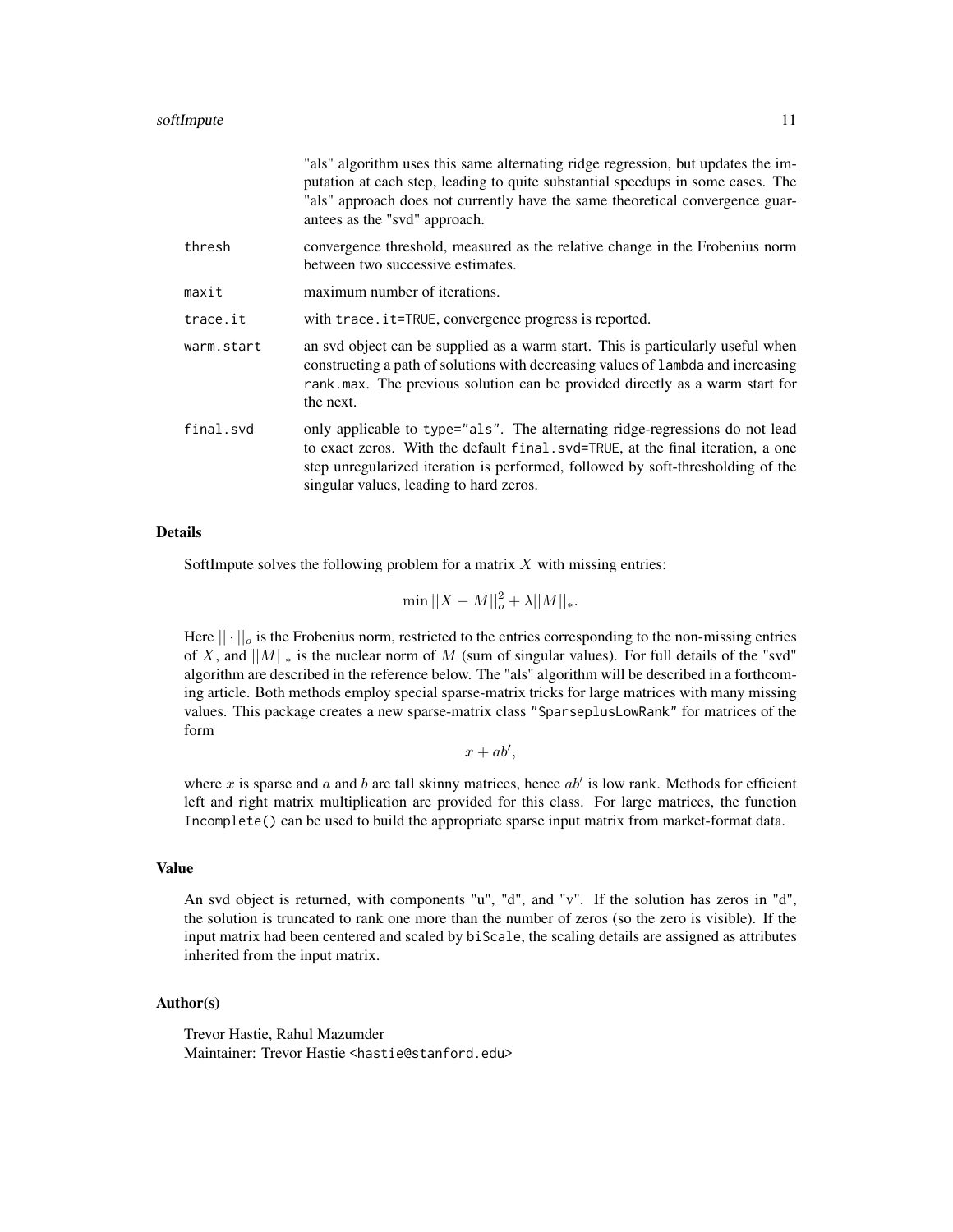#### <span id="page-11-0"></span>References

Rahul Mazumder, Trevor Hastie and Rob Tibshirani (2010) *Spectral Regularization Algorithms for Learning Large Incomplete Matrices*, [https://web.stanford.edu/~hastie/Papers/mazumder10](https://web.stanford.edu/~hastie/Papers/mazumder10a.pdf)a. [pdf](https://web.stanford.edu/~hastie/Papers/mazumder10a.pdf)

*Journal of Machine Learning Research 11 (2010) 2287-2322*

### See Also

biScale, svd.als,Incomplete, lambda0, impute, complete

#### Examples

```
set.seed(101)
n=200
p=100
J=50
np=n*p
missfrac=0.3
x=matrix(rnorm(n*J),n,J)%*%matrix(rnorm(J*p),J,p)+matrix(rnorm(np),n,p)/5
ix=seq(np)
imiss=sample(ix,np*missfrac,replace=FALSE)
xna=x
xna[imiss]=NA
###uses regular matrix method for matrices with NAs
fit1=softImpute(xna,rank=50,lambda=30)
###uses sparse matrix method for matrices of class "Incomplete"
xnaC=as(xna,"Incomplete")
fit2=softImpute(xnaC,rank=50,lambda=30)
###uses "svd" algorithm
fit3=softImpute(xnaC,rank=50,lambda=30,type="svd")
ximp=complete(xna,fit1)
### first scale xna
xnas=biScale(xna)
fit4=softImpute(xnas,rank=50,lambda=10)
ximp=complete(xna,fit4)
impute(fit4,i=c(1,3,7),j=c(2,5,10))
impute(fit4,i=c(1,3,7),j=c(2,5,10),unscale=FALSE)#ignore scaling and centering
```
SparseplusLowRank-class

*Class* "SparseplusLowRank"

#### Description

A structured matrix made up of a sparse part plus a low-rank part, all which can be stored and operated on efficiently.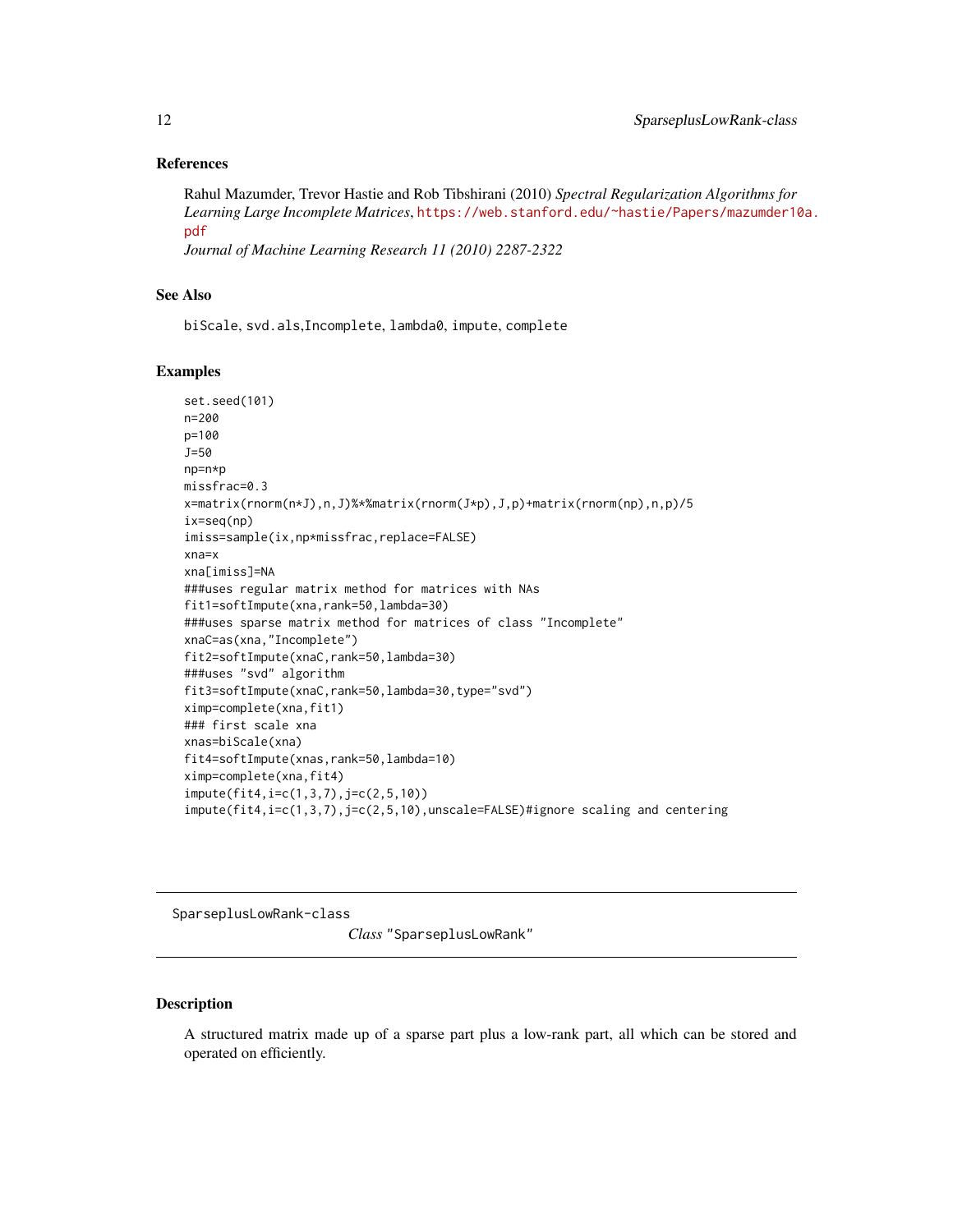#### Objects from the Class

Objects can be created by calls of the form new("SparseplusLowRank",...) or by a call to splr

# Slots

- x: Object of class "sparseMatrix"
- a: Object of class "matrix"
- b: Object of class "matrix"

# Methods

```
% *% signature(x = "ANY", y = "SparseplusLowRank"): ...
% *% signature(x = "SparseplusLowRank", y = "ANY"): ...
% *% signature(x = "Matrix", y = "SparseplusLowRank"): ...
% *% signature(x = "SparseplusLowRank", y = "Matrix"): ...
\textbf{as}.\textbf{matrix} \text{ signature}(\textbf{x} = \text{"SparseplusLowRank"}): ...colMeans signature(x ="SparseplusLowRank"): ...
colSums signature(x = "SparseplusLowRank"): ...
dim signature(x ="SparseplusLowRank"): ...
norm signature(x = "SparseplusLowRank", type = "character"): ...
rowMeans signature(x ="SparseplusLowRank"): ...
rowSums signature(x = "SparseplusLowRank"): ...
svd.als signature(x ="SparseplusLowRank"): ...
```
#### Author(s)

Trevor Hastie and Rahul Mazumder

#### See Also

softImpute,splr

```
showClass("SparseplusLowRank")
x=matrix(sample(c(3,0),15,replace=TRUE),5,3)
x=as(x,"sparseMatrix")
a=matrix(rnorm(10),5,2)
b=matrix(rnorm(6),3,2)
new("SparseplusLowRank",x=x,a=a,b=b)
splr(x,a,b)
```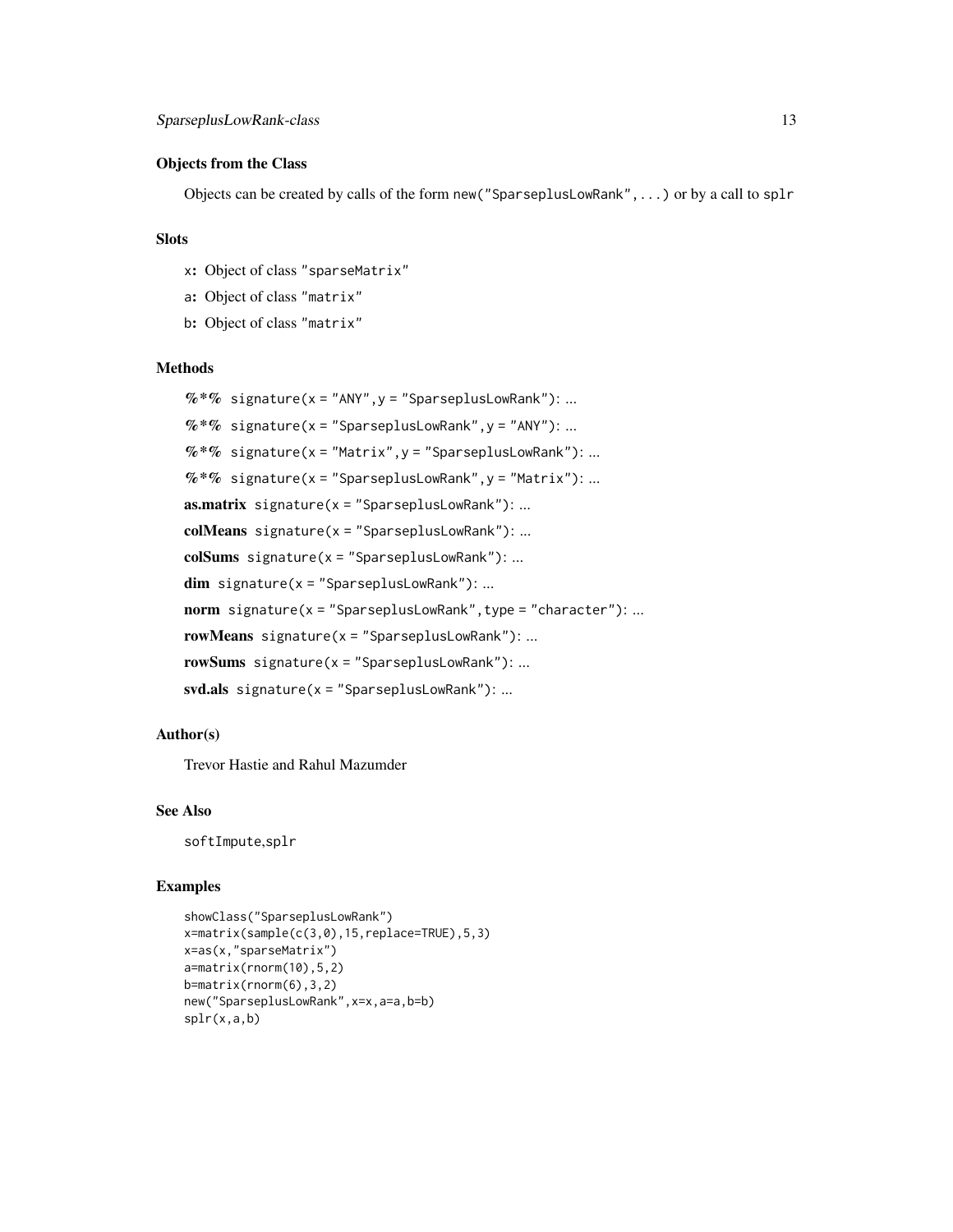#### Description

create an object of class SparseplusLowRank which can be efficiently stored and for which efficient linear algebra operations are possible.

#### Usage

 $splr(x, a = NULL, b = NULL)$ 

#### Arguments

| X            | sparse matrix with dimension say m x n                             |
|--------------|--------------------------------------------------------------------|
| a            | matrix with m rows and number of columns r less than $min(dim(x))$ |
| <sub>b</sub> | matrix with n rows and number of columns r less than $min(dim(x))$ |

# Value

an object of S4 class SparseplusLowRank is returned with slots x, a and b

# Author(s)

Trevor Hastie

# See Also

SparseplusLowRank-class, softImpute

```
x=matrix(sample(c(3,0),15,replace=TRUE),5,3)
x=as(x,"sparseMatrix")
a=matrix(rnorm(10),5,2)
b=matrix(rnorm(6),3,2)
new("SparseplusLowRank",x=x,a=a,b=b)
splr(x,a,b)
```
<span id="page-13-0"></span>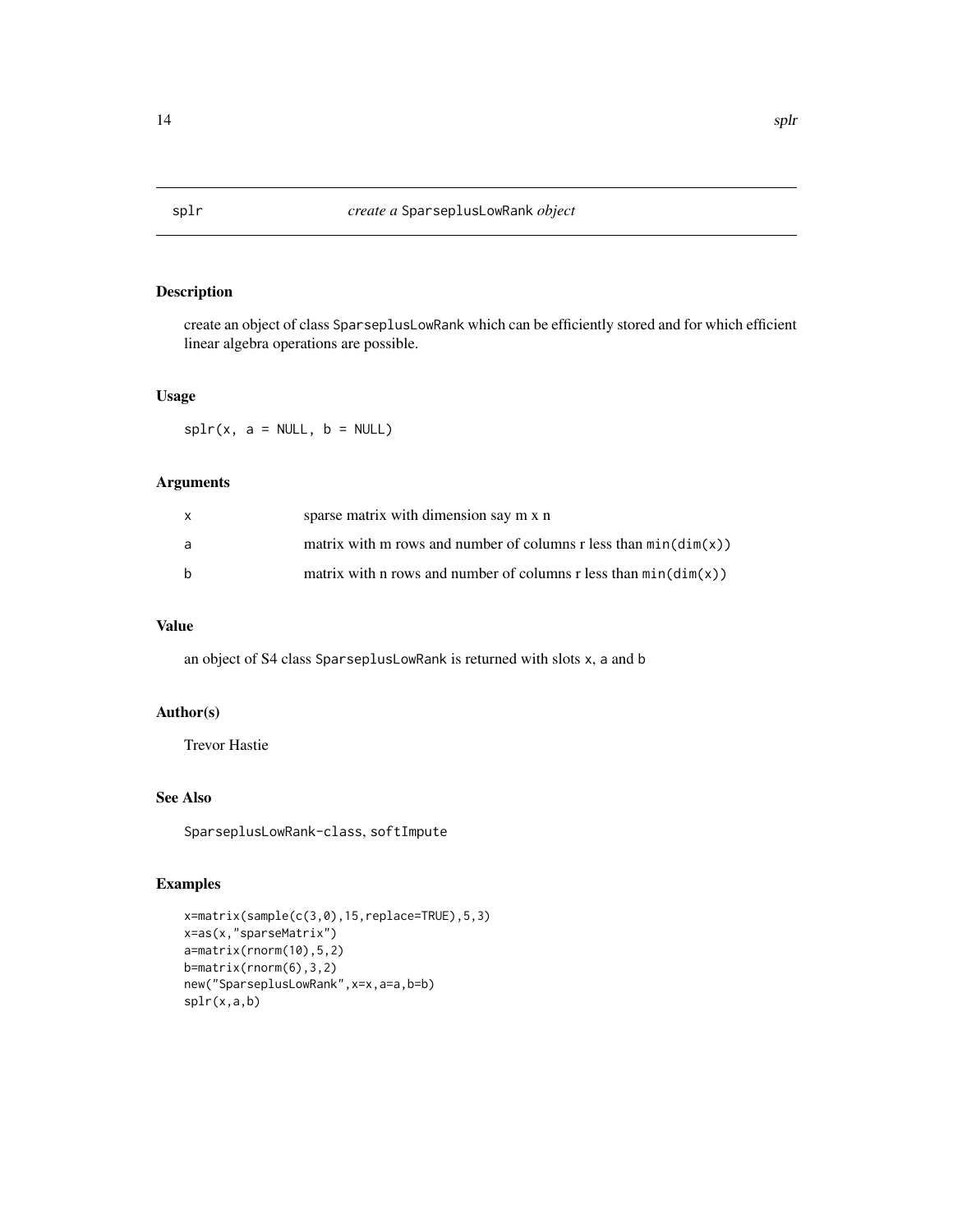<span id="page-14-0"></span>svd.als *compute a low rank soft-thresholded svd by alternating orthogonal ridge regression*

# Description

fit a low-rank svd to a complete matrix by alternating orthogonal ridge regression. Special sparsematrix classes available for very large matrices, including "SparseplusLowRank" versions for row and column centered sparse matrices.

# Usage

```
svd.als(x, rank.max = 2, lambda = 0, thresh = 1e-05, maxit = 100,
       trace.it = FALSE, warm.start = NULL, final.svd = TRUE)
```
# Arguments

| $\boldsymbol{\mathsf{x}}$ | An m by n matrix. Large matrices can be in "sparseMatrix" format, as well<br>as "SparseplusLowRank". The latter arise after centering sparse matrices, for<br>example with biScale, as well as in applications such as softImpute.                                                                                                |
|---------------------------|-----------------------------------------------------------------------------------------------------------------------------------------------------------------------------------------------------------------------------------------------------------------------------------------------------------------------------------|
| rank.max                  | The maximum rank for the solution. This is also the dimension of the left and<br>right matrices of orthogonal singular vectors. 'rank.max' should be no bigger<br>than 'min $(\text{dim}(x))$ '.                                                                                                                                  |
| lambda                    | The regularization parameter. Lambda=0 corresponds to an accelerated version<br>of the orthogonal QR-algorithm. With lambda>0 the algorithm amounts to al-<br>ternating orthogonal ridge regression.                                                                                                                              |
| thresh                    | convergence threshold, measured as the relative changed in the Frobenius norm<br>between two successive estimates.                                                                                                                                                                                                                |
| maxit                     | maximum number of iterations.                                                                                                                                                                                                                                                                                                     |
| trace.it                  | with trace.it=TRUE, convergence progress is reported.                                                                                                                                                                                                                                                                             |
| warm.start                | an svd object can be supplied as a warm start. If the solution requested has<br>higher rank than the warm start, the additional subspace is initialized with ran-<br>dom Gaussians (and then orthogonalized wrt the rest).                                                                                                        |
| final.svd                 | Although in theory, this algorithm converges to the solution to a nuclear-norm<br>regularized low-rank matrix approximation problem, with potentially some sin-<br>gular values equal to zero, in practice only near-zeros are achieved. This final<br>step does one more iteration with lambda=0, followed by soft-thresholding. |

#### Details

This algorithm solves the problem

 $\min ||X - M||_F^2 + \lambda ||M||_*$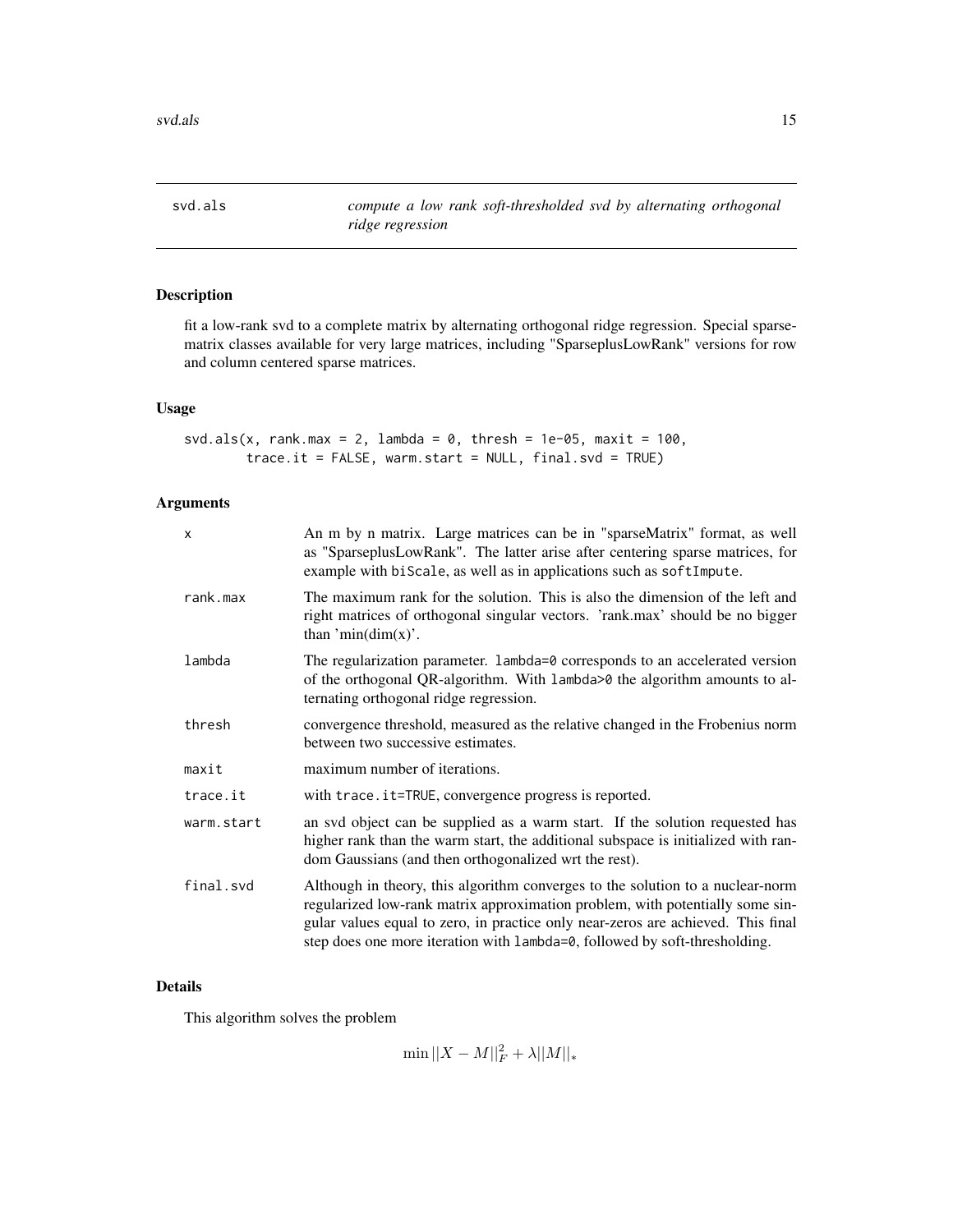subject to rank(M)  $\leq r$ , where  $||M||_*$  is the nuclear norm of M (sum of singular values). It achieves this by solving the related problem

 $\min ||X - AB'||_F^2 + \lambda/2(||A||_F^2 + ||B||_F^2)$ 

subject to  $rank(A) = rank(B) \leq r$ . The solution is a rank-restricted, soft-thresholded SVD of X.

#### Value

An svd object is returned, with components "u", "d", and "v".

| u            | an m by rank. max matrix with the left orthogonal singular vectors |
|--------------|--------------------------------------------------------------------|
| <sub>d</sub> | a vector of length rank, max of soft-thresholded singular values   |
| v            | an n by rank max matrix with the right orthogonal singular vectors |

#### Author(s)

Trevor Hastie, Rahul Mazumder Maintainer: Trevor Hastie <hastie@stanford.edu>

#### References

Rahul Mazumder, Trevor Hastie and Rob Tibshirani (2010) *Spectral Regularization Algorithms for Learning Large Incomplete Matrices*, [https://web.stanford.edu/~hastie/Papers/mazumder10](https://web.stanford.edu/~hastie/Papers/mazumder10a.pdf)a. [pdf](https://web.stanford.edu/~hastie/Papers/mazumder10a.pdf)

*Journal of Machine Learning Research 11 (2010) 2287-2322*

#### See Also

biScale, softImpute, Incomplete, lambda0, impute, complete

```
#create a matrix and run the algorithm
set.seed(101)
n=100
p=50
J=25
np=n*p
x=matrix(rnorm(n*J),n,J)%*%matrix(rnorm(J*p),J,p)+matrix(rnorm(np),n,p)/5
fit=svd.als(x,rank=25,lambda=50)
fit$d
pmax(svd(x)$d-50,0)
# now create a sparse matrix and do the same
nnz=trunc(np*.3)
inz=sample(seq(np),nnz,replace=FALSE)
i=row(x)[inz]
j=col(x)[inz]
x=rnorm(nnz)
xS=sparseMatrix(x=x,i=i,j=j)
fit2=svd.als(xS,rank=20,lambda=7)
```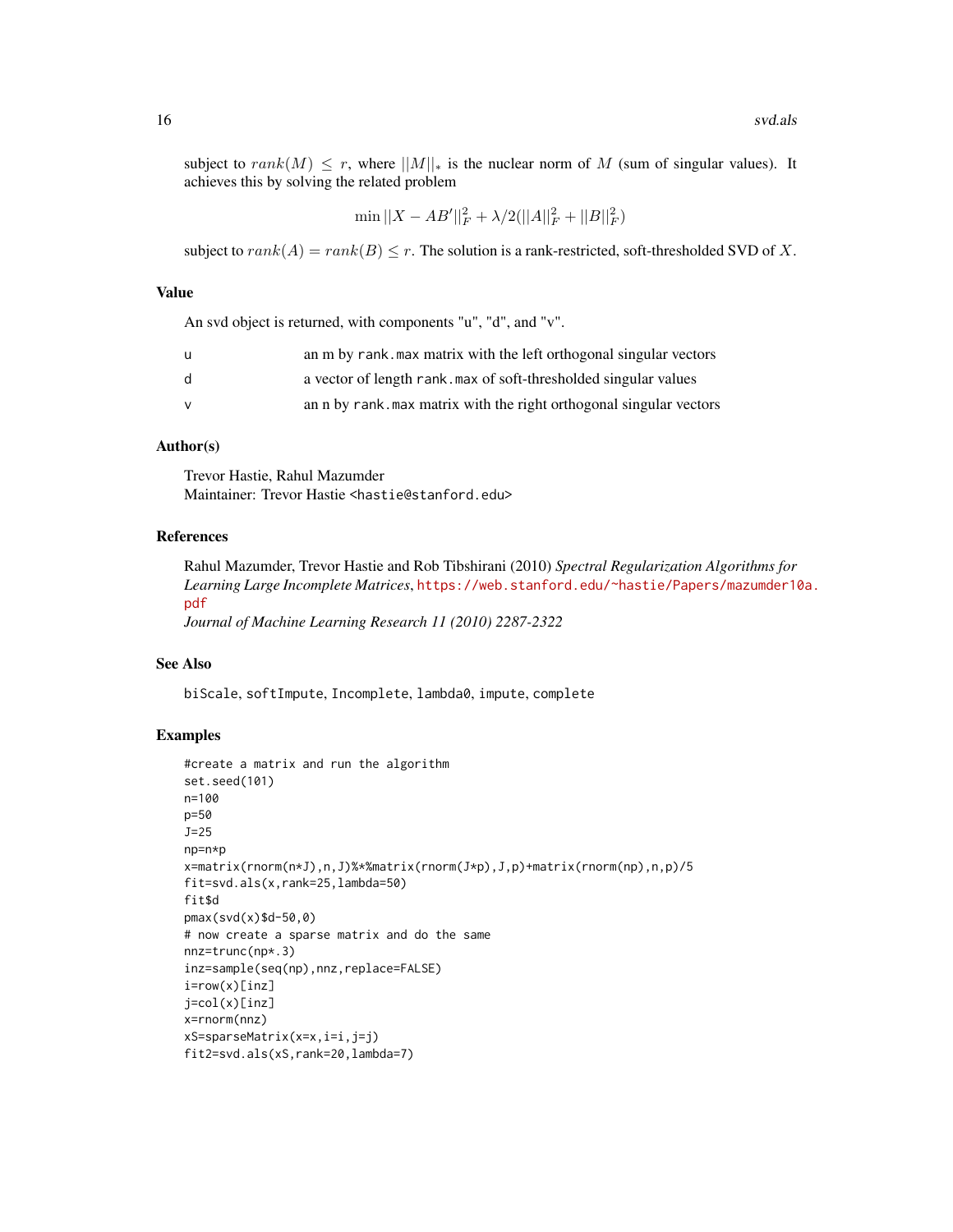svd.als and the state of the state of the state of the state of the state of the state of the state of the state of the state of the state of the state of the state of the state of the state of the state of the state of th

fit2\$d pmax(svd(as.matrix(xS))\$d-7,0)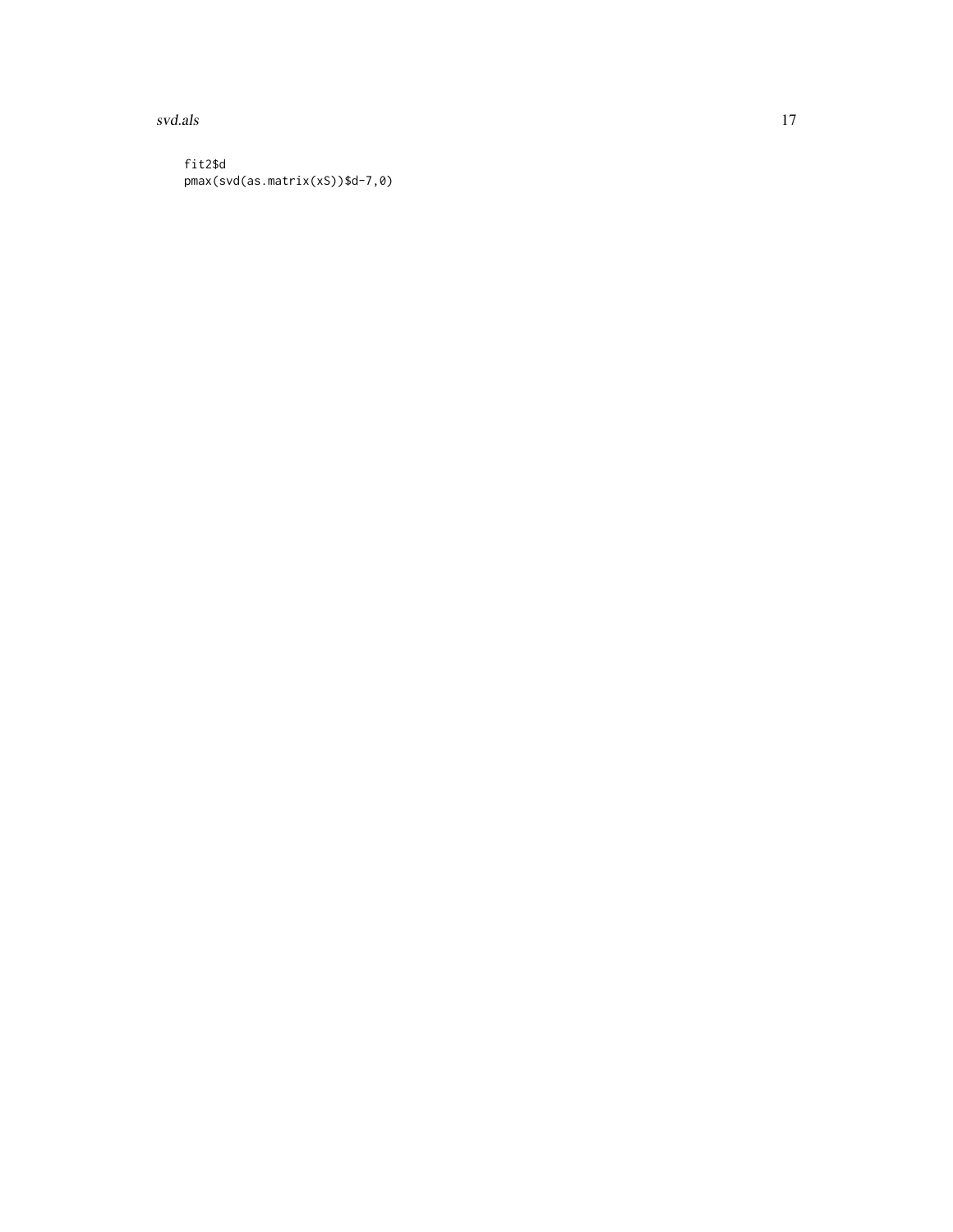# <span id="page-17-0"></span>**Index**

∗ array biScale, [2](#page-1-0) complete, [4](#page-3-0) deBias, [5](#page-4-0) Incomplete, [6](#page-5-0) lambda0, [8](#page-7-0) softImpute, [10](#page-9-0) svd.als, [15](#page-14-0) ∗ classes Incomplete-class, [7](#page-6-0) SparseplusLowRank-class, [12](#page-11-0) splr, [14](#page-13-0) ∗ models biScale, [2](#page-1-0) complete, [4](#page-3-0) deBias, [5](#page-4-0) Incomplete, [6](#page-5-0) lambda0, [8](#page-7-0) softImpute, [10](#page-9-0) splr, [14](#page-13-0) svd.als, [15](#page-14-0) ∗ multivariate biScale, [2](#page-1-0) complete, [4](#page-3-0) deBias, [5](#page-4-0) Incomplete, [6](#page-5-0) lambda0, [8](#page-7-0) softImpute, [10](#page-9-0) splr, [14](#page-13-0) svd.als, [15](#page-14-0) %\*%,ANY,SparseplusLowRank-method *(*SparseplusLowRank-class*)*, [12](#page-11-0) %\*%,Matrix,SparseplusLowRank-method *(*SparseplusLowRank-class*)*, [12](#page-11-0) %\*%,SparseplusLowRank,ANY-method *(*SparseplusLowRank-class*)*, [12](#page-11-0) %\*%,SparseplusLowRank,Matrix-method *(*SparseplusLowRank-class*)*, [12](#page-11-0)

```
as.matrix,Incomplete-method
```
*(*Incomplete-class*)*, [7](#page-6-0) as.matrix,SparseplusLowRank-method *(*SparseplusLowRank-class*)*, [12](#page-11-0)

### biScale, [2](#page-1-0)

coerce,matrix,Incomplete-method *(*Incomplete-class*)*, [7](#page-6-0) coerce,matrix-method *(*Incomplete*)*, [6](#page-5-0) coerce,sparseMatrix,Incomplete-method *(*Incomplete-class*)*, [7](#page-6-0) colMeans,SparseplusLowRank-method *(*SparseplusLowRank-class*)*, [12](#page-11-0) colSums, SparseplusLowRank-method *(*SparseplusLowRank-class*)*, [12](#page-11-0) complete, [4](#page-3-0) complete,Incomplete-method *(*complete*)*, [4](#page-3-0) complete,matrix-method *(*complete*)*, [4](#page-3-0) compMatrix, *[8](#page-7-0)* CsparseMatrix, *[8](#page-7-0)*

deBias, [5](#page-4-0) dgCMatrix, *[8](#page-7-0)* dim,SparseplusLowRank-method *(*SparseplusLowRank-class*)*, [12](#page-11-0) dMatrix, *[8](#page-7-0)* dsparseMatrix, *[8](#page-7-0)*

```
generalMatrix, 8
```
impute *(*complete*)*, [4](#page-3-0) Incomplete, [6](#page-5-0) Incomplete-class, [7](#page-6-0)

lambda0, [8](#page-7-0) lambda0,Incomplete-method *(*lambda0*)*, [8](#page-7-0) lambda0,sparseMatrix-method *(*lambda0*)*, [8](#page-7-0) lambda0,SparseplusLowRank-method *(*lambda0*)*, [8](#page-7-0)

Matrix, *[8](#page-7-0)*